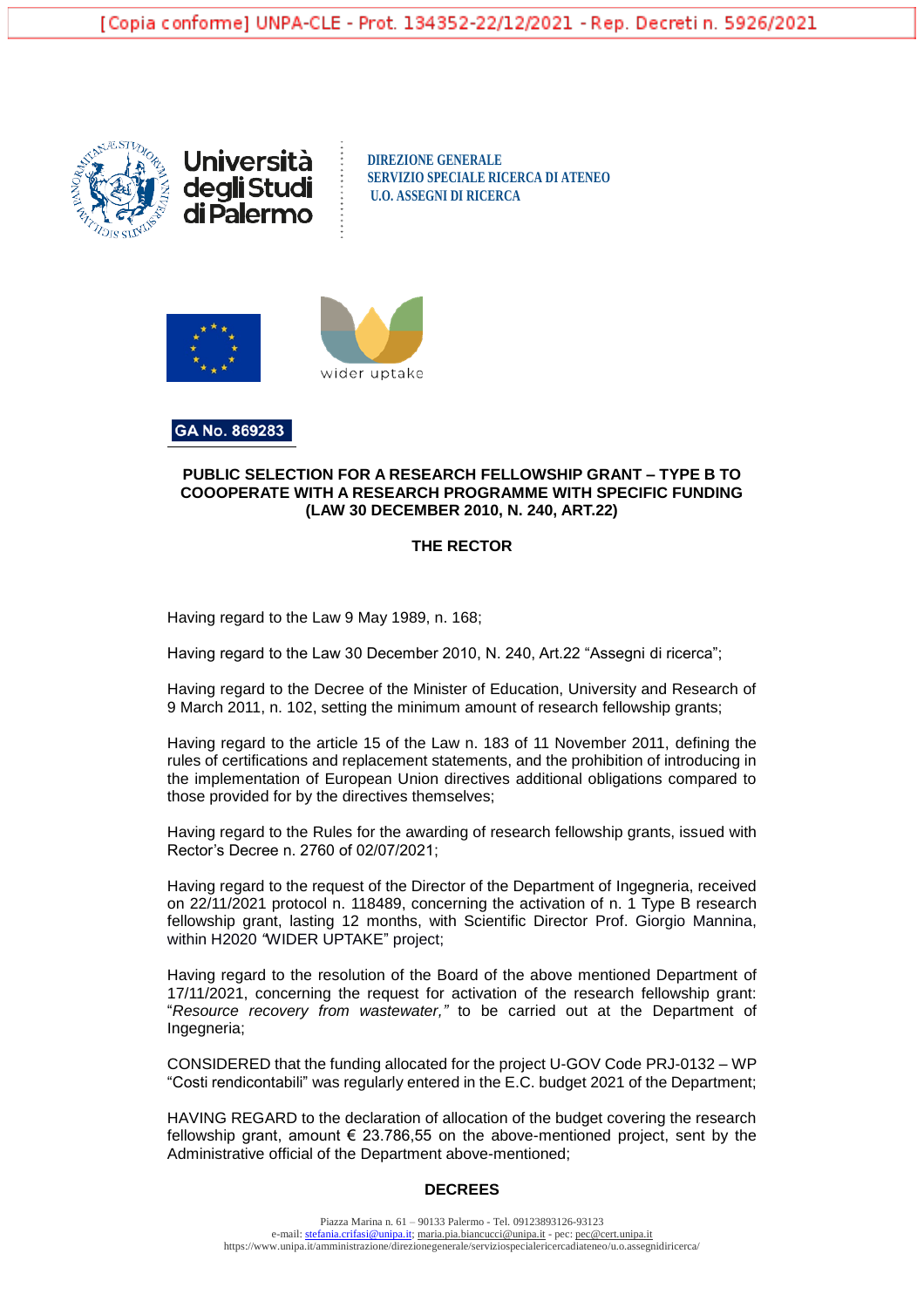

<u>Università</u> deg**li** Studi<br>di Palermo

**DIREZIONE GENERALE SERVIZIO SPECIALE RICERCA DI ATENEO U.O. ASSEGNI DI RICERCA**

### **Art. 1 - Duration and amount of the research grant**

A public selection procedure is called, based on qualifications and interview, for the assignment of n. 1 research fellowship grant for collaboration in research activities (Type B) as specified below:

- Scientific -disciplinary area: 08
- Scientific-disciplinary sector: ICAR/03
- Department of Ingegneria

Scientific Director: Prof. Giorgio Mannina

- Title: *Resource recovery from wastewater*
- - Description:

The objective of the research activity will be to establish optimal engineering design and operational principles for mixed culture PHA production and to model the overall. The experimental approach will be based on batch tests and pilot plants treating real wastewater collected at the University Campus. The challenge will be the use of sewage sludge for PHA production, both as feedstock and as inoculum for biomass enrichment by feast and famine cycles..

Duration: 12 months

Project Funds: H2020 *"*WIDER UPTAKE" project - codice U-GOV PRJ-0132 – WP "Costi rendicontabili"

### CUP: B71C19000420006

The total gross amount for 12 months is equal to  $\epsilon$  23.786,55 including the charges borne by the Administration and will be paid to the beneficiary in deferred monthly instalments.

The Administration guarantees equality and equal opportunities for men and women for the assignment of the grant in question in accordance with the law of 10 April 1991 n. 125 and subsequent modifications.

# **Art. 2 - General admission requirements**

The holders of an Italian Degree obtained under the previous system (before Ministerial Decree 509/99) of an Italian Master's Degree, of a single-cycle Degree or equivalent qualifications issued by foreign countries, who are in possession of a professional scientific curriculum suitable for carrying out research activities as for Art.1 may apply for the public selection for the assignment of the allowance in question.

Italian citizens who are excluded from the active political electorate cannot be admitted to the selection procedure.

Citizens of EU Member States and non-EU countries must also possess the following requisites: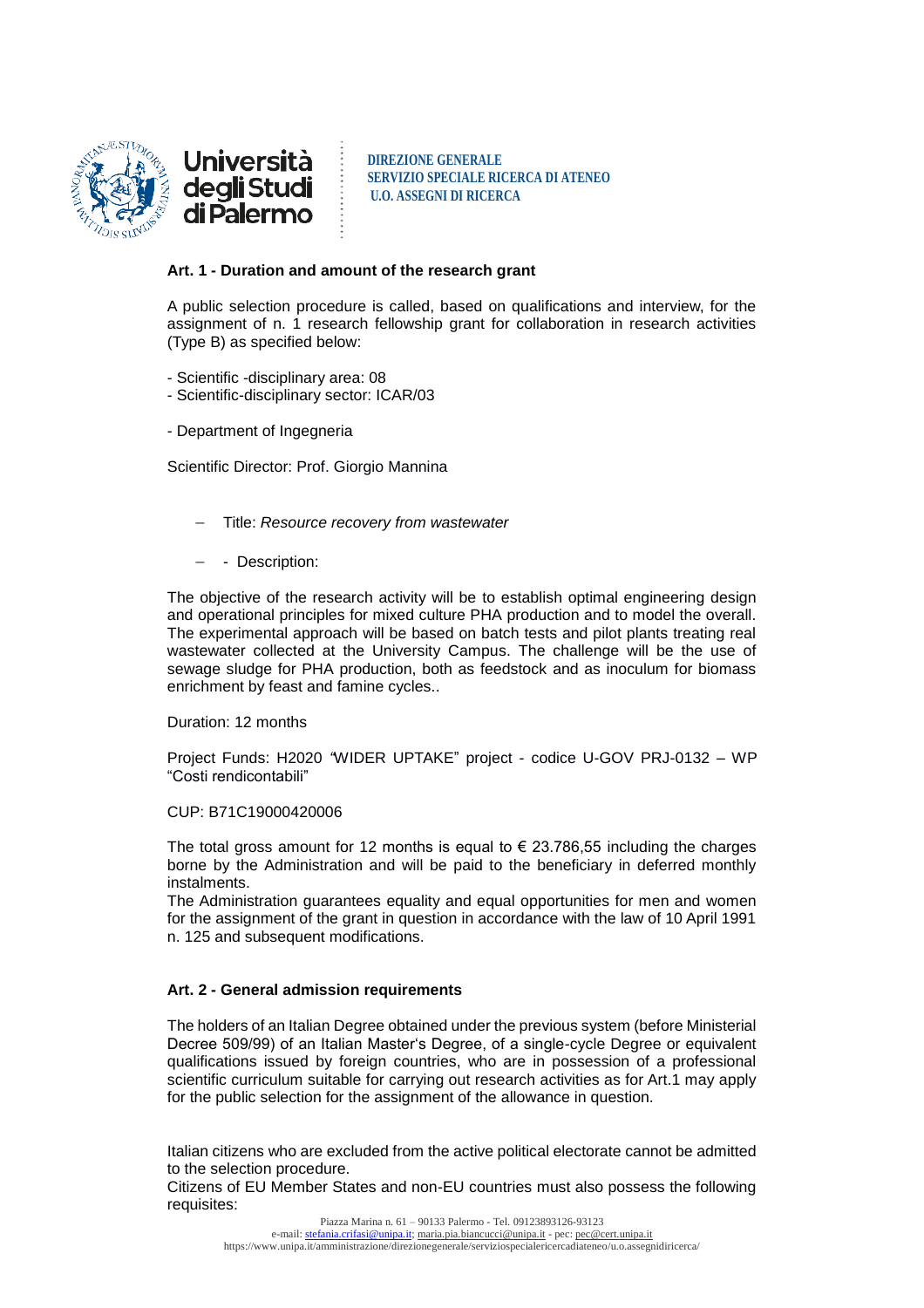

<u>Università</u> deg**li** Studi<br>di Palermo

**DIREZIONE GENERALE SERVIZIO SPECIALE RICERCA DI ATENEO U.O. ASSEGNI DI RICERCA**

- enjoy full civil and political rights in the states of belonging or provenance;
- be in possession, with the exception of the ownership of Italian citizenship, of all other requisites envisaged for Italian citizens;
- have a working knowledge of the English language

Applicants must possess the prescribed requirements on the date of expiry of the deadline for the submission of the application for admission.

The University administration may at any time, with a motivated provision, decide the exclusion from the selection procedure due to the lack of the prescribed requirements.

# **Art. 3 - Application and deadline**

The application for admission to the selection procedure, drawn up in free paper according to the form attached to the notice (Annex 1, downloadable from the following link:

[http://www.unipa.it/amministrazione/direzionegenerale/serviziospecialericercadiatene](http://www.unipa.it/amministrazione/direzionegenerale/serviziospecialericercadiateneo/u.o.assegnidiricerca/struttura/modulistica.html) [o/u.o.assegnidiricerca/struttura/modulistica.html](http://www.unipa.it/amministrazione/direzionegenerale/serviziospecialericercadiateneo/u.o.assegnidiricerca/struttura/modulistica.html) - [ALLEGATI DOMANDA ASSEGNI](http://www.unipa.it/amministrazione/direzionegenerale/serviziospecialericercadiateneo/u.o.assegnidiricerca/.content/documenti/allegati_domanda_ass._tipologia_b_.doc)  [TIPOLOGIA B](http://www.unipa.it/amministrazione/direzionegenerale/serviziospecialericercadiateneo/u.o.assegnidiricerca/.content/documenti/allegati_domanda_ass._tipologia_b_.doc) ), signed by the candidate, scanned and accompanied by the other attachments downloadable from the aforementioned link and by the documentation deemed useful for the purposes of the assessment (in PDF format), should be addressed to the Servizio Speciale Ricerca di Ateneo, U.O. Assegni di Ricerca, University of Palermo, Piazza Marina n. 61 - 90133 Palermo and forwarded, no later than thirty days from the date of posting of this notice to the University notice board, by electronic means (by midnight of the thirtieth day), by personal PEC at the address: [pec@cert.unipa.it.](mailto:pec@cert.unipa.it)

The application form and the attached documents must be contained in a single PEC. For reasons related to the management of the certified e-mail box, the files to be sent attached to the PEC must have a maximum overall size of 30 MB. As regards the scientific works for which the evaluation is requested, the candidate is required to submit a specific substitutive declaration of certification in which, specifying whether he is the author or co-author, he must list them, number them and divide them by type. For each scientific work listed in the aforementioned list, the link through which the Commission can view it must be indicated.

The Administration is exempt from any responsibility for the non-receipt of the PEC sent by the candidates dependent on technical errors and / or causes not attributable to the same.

The obligation to sign by hand is considered fulfilled by attaching a copy of a valid identity document to the scan of the completed application and signed by the PEC holder.

For subjects belonging to the Member States of the European Union and non-EU countries, the application for admission to the selective procedure, signed with a digital signature and scanned, as well as the relative documentation requested (in PDF format) can be sent electronically from an address of ordinary e-mail by sending an email to the following address: mail-protocollo@unipa.it. If it is not possible to sign with a digital signature, the obligation of handwritten signing, is considered fulfilled with validation of the application and declarations by handwritten signature before the interview.

In both of the cases described above, it is necessary to specify in the subject of the email the following: "Public selective procedure for the assignment of a research grant, Scientific Responsible Prof. Giorgio Mannina".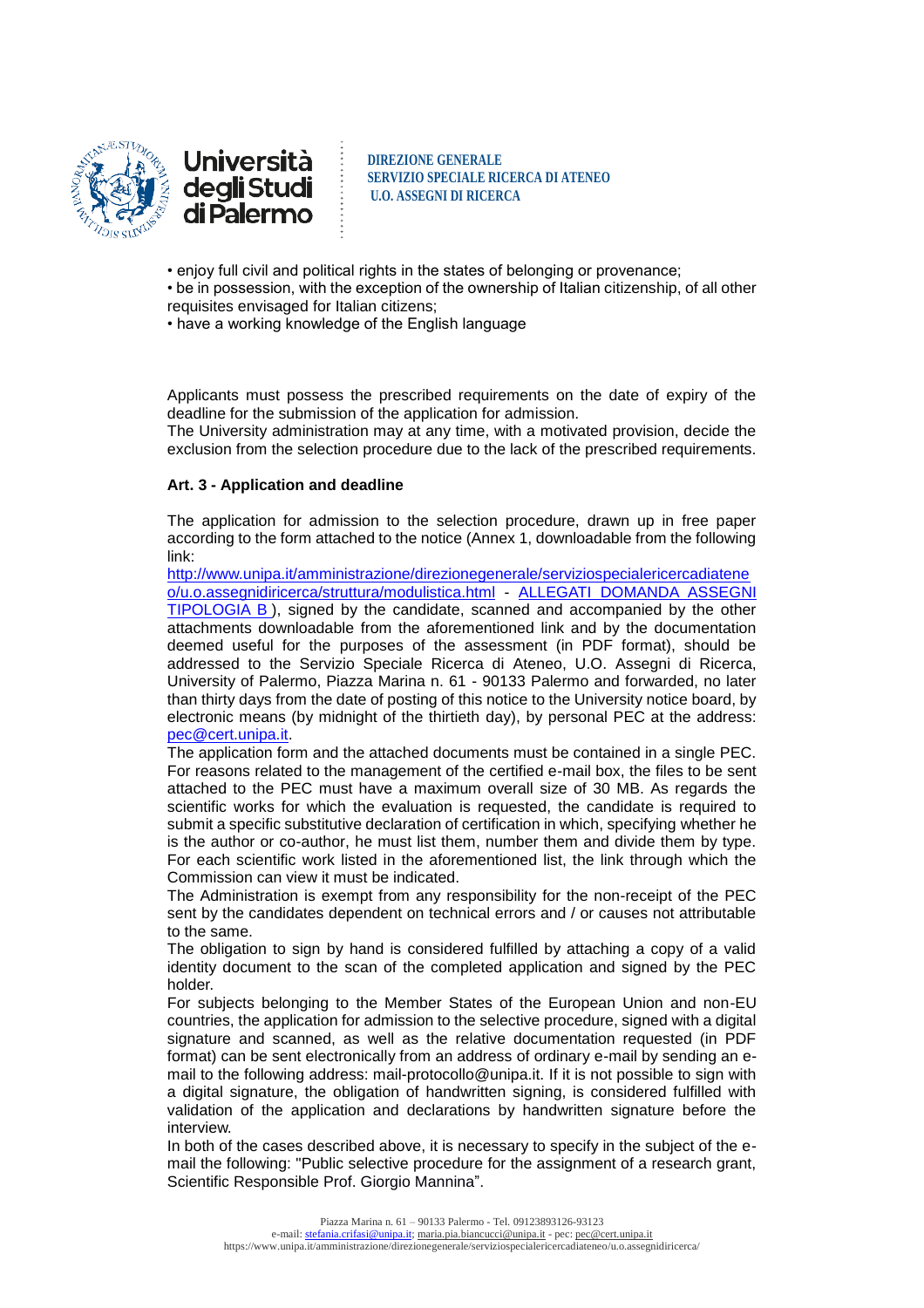



For the participation in the competition candidates are required, under penalty of exclusion, to pay within the deadline for submission of the application, a contribution for organizational costs in the amount of  $\epsilon$  50.00. This contribution must be paid by bank transfer to c/c n. 000300004577 registered to the University of Palermo - Via Roma, 185 - 90133 Palermo - identification code of the treasury of the University of Palermo 9150300 - UniCredit S.p.A. - IBAN code IT09A0200804682000300004577 - SWIFT code: UNCRITMMPAE indicating in the reason for payment: "Contributo per la

partecipazione alla procedura selettiva pubblica per l'attribuzione dell'assegno di ricerca di cui è responsabile Scientifico del progetto il Prof. Giorgio Mannina".

Copy of the bank transfer must be attached to the application.

In the application the candidates must indicate the selection call for which they intend to apply, the area and the scientific disciplinary sector (SSD) of reference of the research, the Department, the title of the research and the scientific director of the project; they must also declare under their own responsibility what is specified below: • surname and name;

• place and date of birth;

• mailing address;

• residence;

• telephone number, e-mail box, social security number (or tax code, if any);

• citizenship;

• municipality on whose electoral lists they are registered, or the reasons for nonregistration or cancellation from the same lists;

• to have no criminal convictions or to have ongoing criminal proceedings. In the opposite case, they must indicate the penal convictions reported or the criminal proceedings in progress, specifying whether amnesty, judicial pardon, pardon, etc. have been granted.

• degree held with the indication of the final mark and the date and the University in which it was awarded (candidates with a qualification obtained abroad that has not been declared equivalent, must expressly request a declaration of correspondence,

only for the participation in the selection and attach the documents required by current legislation to enable the aforementioned declaration in question by the selection Committee);

• PhD title (if they hold one) or, for specific sectors, Medical Gratuate School degree, with indication of the date of achievement and of the issuing University. Candidates with a PhD qualification obtained abroad must send together with the application form the qualifications with certified Italian translation and legalization by the authorities of the Country issuing the title (except in the case of exemption under international agreements and conventions) Each qualification must also be accompanied by the "Declaration of value" ("Dichiarazione di valore") issued by the Italian diplomatic representation in the Country where the qualification was obtained. Where the title has been declared equivalent, the candidate must attach the relevant documentation);

• attendance, if any, of second-level masters courses, post-graduate specialization courses obtained both in Italy and abroad, attendance of high- specialization schools, organization of scientific meetings, periods spent at Italian and foreign scientific institutions;

• e-mail address, to which the communications relating to this selective procedure are to be transmitted;

• enjoyment of civil and political rights in the Country of origin or provenance, or reasons for exclusion from them (for EU citizens and non-EU citizens);

• knowledge of english language (certified by certificate of level B1 or verified during the interview)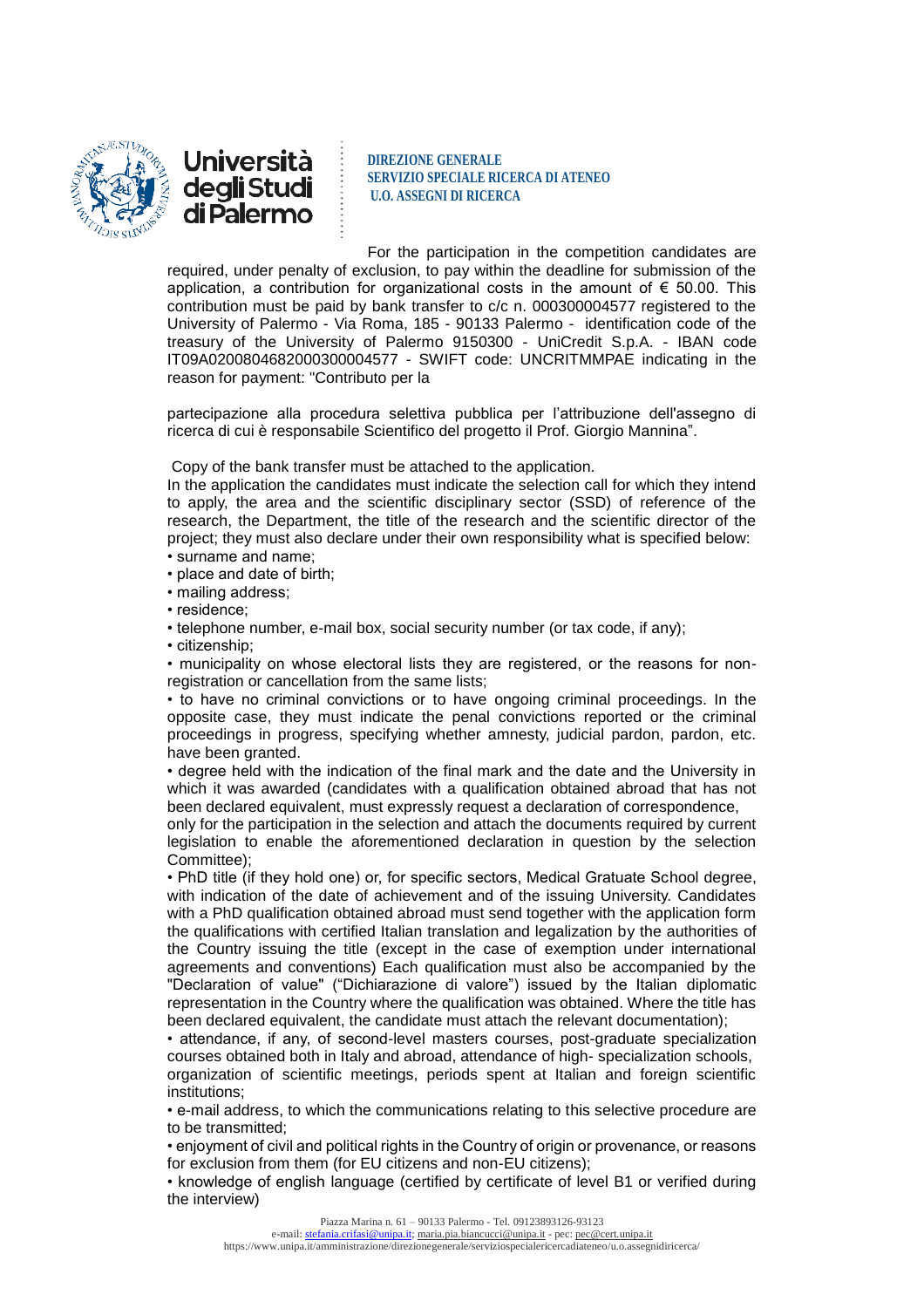



• non-existence of incompatibility pursuant to art. 11 of

this announcement (otherwise the type of incompatibility must be indicated); • to have or not have benefited from previous research fellowship grants pursuant to

art. 22 of the law 240/2010;

• to have or not to have already been the holder of fixed-term research contracts (if any) pursuant to art. 24 of Law 240/2010.

The qualifications submitted for evaluation must be sent in certified copy or accompanied by a replacement statement, pursuant to article 46 or of a declaration pursuant to article 47 of the aforementioned decree.

The data and documents held by the University of Palermo may be acquired *ex officio* if the candidate indicates the indispensable elements for obtaining the information or data requested.

Candidates who hold only the degree must, on pain of exclusion from the competition, submit the documentation necessary to demonstrate they possess a scientific professional curriculum suitable for carrying out the research activity of this announcement.

Disabled candidates, according to the law of 5 February 1992, n. 104, will have to make explicit request, in relation to their handicap, with regard to the aid necessary to be able to sustain the interview.

The University administration assumes no responsibility for the dispersal of communications due to incorrect indication of the contact by the candidate or failure or late communication of the change of address and contanct indicated in the application, nor for any errors not attributable to the administration itself.

Applications missing both from the application form signed and drawn up according to annex 1 and from any other document required by the call under penalty of exclusion and applications sent after the deadline will be declared ineligible.

# **Art. 4 – Selection Committee**

No later than 15 days from the deadline for submission of applications, the Board of the Department Council or the Board of the field office proposes the names of the members of the Selection Committee, (three full members and an alternate one), chosen among the professors or researchers (tenured or not tenured) of the University of Palermo belonging to the CUN area of research, including the Scientific Director of the project entitled to funding, with the role of President.

In the first meeting, the Commission of selection, appointed by decree of the Rector, preliminarily and explicitly establishes the criteria and methods for assessing qualifications and the conduct of the interview. Subsequently, after having received the documentation of the candidates from the office and having examined the list of the candidates, it inserts, during the second meeting, a declaration showing that the commissioners are not in a relationship of kinship or affinity up to the fourth degree included, among them and with the candidates and that therefore there are not the causes of abstention referred to in articles. 51 and 52 of the Civil Procedural Code.

Then it proceeds to the evaluation of the qualifications and the attribution of the relevant score, which is communicated to the candidates before the date of the interview. The Committee must complete the work within a maximum period of 60 days from receipt of the candidates' applications; it performs a comparative evaluation of the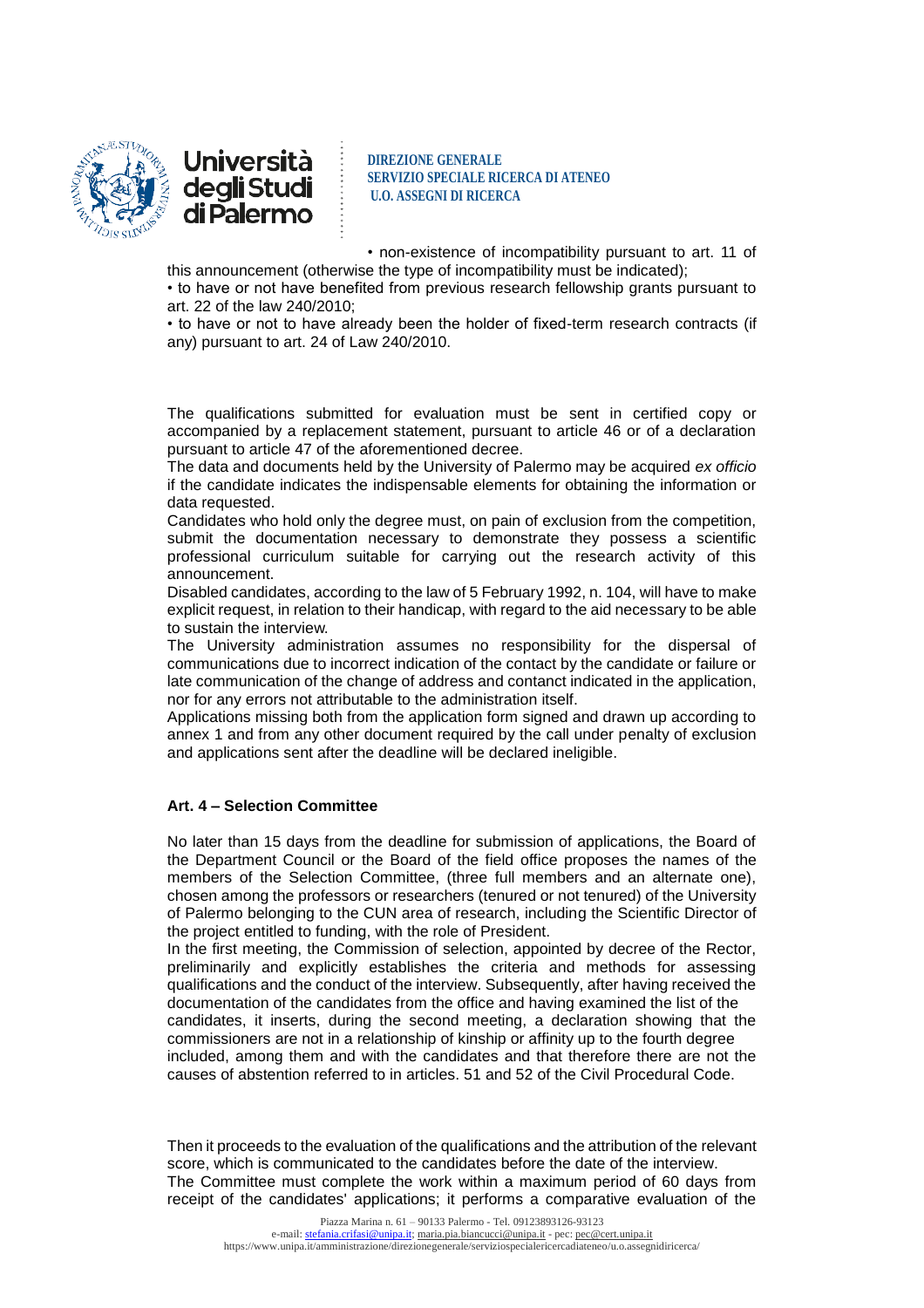



candidates based on the examination of the qualifications

submitted by the same and an interview and draws up appropriate minutes according to the current selection regulations.

The judgment of the Commission is unquestionable on the merits.

### **Art.5 - Selection**

The selection is carried out through the evaluation of academic qualification and interview. Up to 70 points may be awarded to qualifications and up to 30 points to the interview. To be admitted to the interview, candidates must achieve at least 40 points out of 70 points for the qualifications. The interview is considered passed by candidates who have achieved at least 10 out of 30 available points.

### **Art.6 - Evaluation**

The Committee will attribute the evaluation, expressed out of 100, according to the following criteria:

**Titles** 

• up to 60 points for documented scientific activity according to the Unipa procedures for determining the status of active University researcher; theses and doctoral theses are excluded;

• up to 10 points for other qualifications (second level University master courses, postgraduate specialization courses obtained both in Italy and abroad, attendance of higher education institutions, organization of scientific meetings, periods spent at Italian and foreign scientific institutions).

#### Interview

Up to 30 points might be awarded for the interview, based on the discussion of the candidate's scientific production and aiming at ascertaining the level of scientific knowledge with respect to the research program of the research fellowship grant as well as the knowledge of the foreign language (for candidates who do not hold the level B1 certificate).

#### **Art.7 Interview and ranking**

The place, date and time of the interview will be communicated at least 20 days before in the most appropriate manner to the candidates who, at the time of submission of the application do not enclose a declaration attesting to waive the legal terms of notice. Candidates must bring at the interview a valid identification document.

At the end of each interview session, the Committee will exhibit at the examination site the list of the examined candidates with the indication of the mark awarded to each one.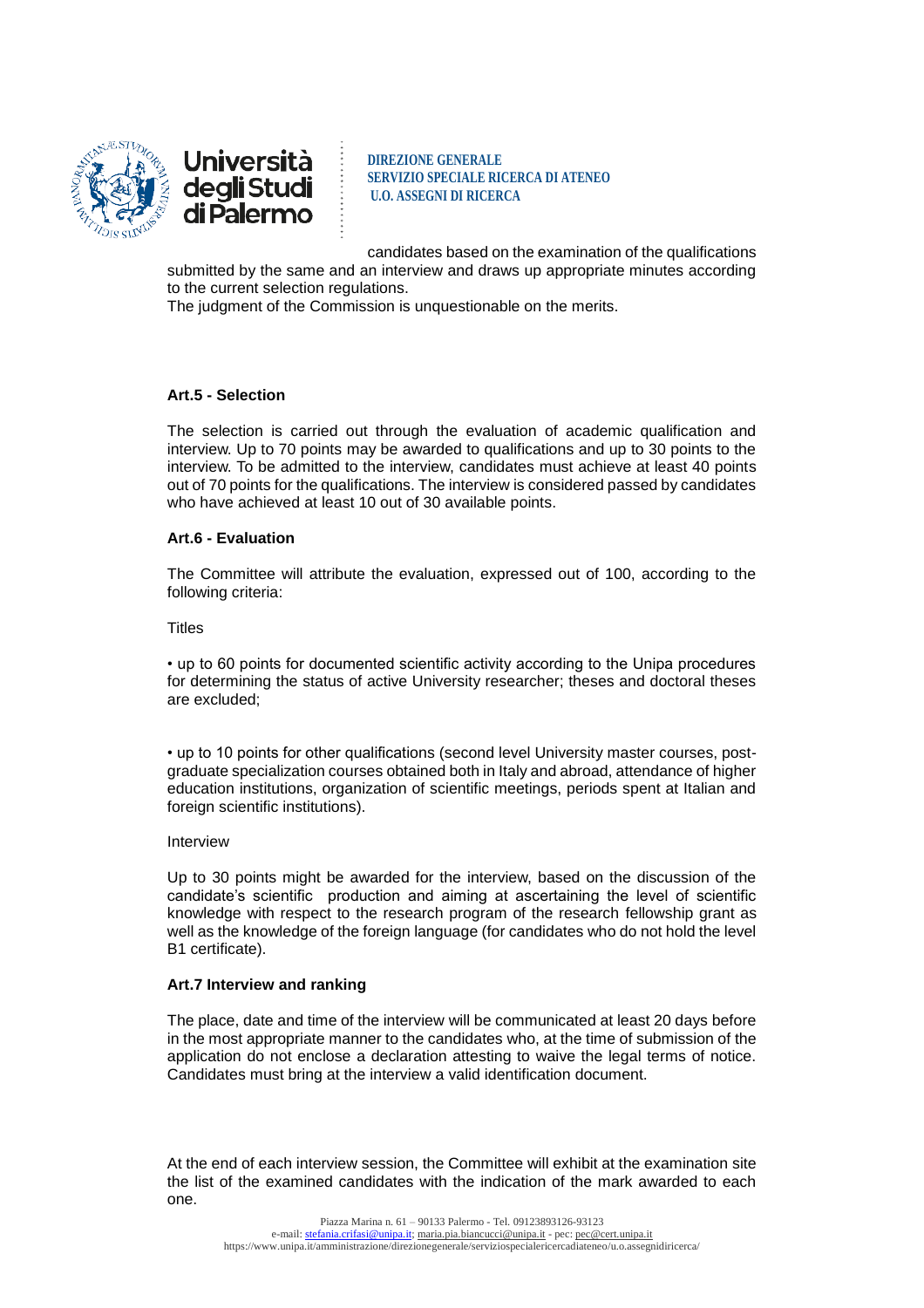



The interview will be public.

The Committee will post up the ranking of merit in descending order, adding the score of the qualifications to that of the interview.

The PhD, or a Medical Graduate School degree, for specific sectors, accompanied by appropriate scientific production, will be considered an advantage for the attribution of the research fellowship grant.

With equal merit, the candidate with a minor age will be preferred.

The Committee will complete its work and transmit the minutes, signed by each member, and all the relevant documents to the Servizio Speciale Ricerca di Ateneo - UO "Assegni di Ricerca" for further requirements.

The selection proceedings and the relative ranking of merit will be approved by decree of the Rector, and will be published, for a period of thirty days, on the official board of the University of Palermo.

#### **Art.8 (Stipulation of the contract)**

The research grant is established following the stipulation with the University of Palermo of an intellectual work contract pursuant to articles 2222 and following of the Civil Code.

The contract must be signed by the winner with a digital signature which must be affixed in PadES mode.

The contract may provide for possible penalties in case of non-compliance with contractual obligations.

The activity of the research fellow should not be considered, in any case, a subordinate employment activity. Grants do not give rise to rights regarding access to the staff roles of Italian universities.

The winner is required to present himself for the stipulation of the contract within fifteen days of the convocation.

Failure to comply with this term will result in the loss of the right to the research grant. In the case of particular, justified and documented motivations, the stipulation of the contract may be postponed beyond fifteen days but, in any case, for a period not exceeding sixty days from the convocation date; the only exception consists in the possible requests for extension for pregnancy and puerperium, or serious and documented infirmity.

The winner or the holder of the grant can also obtain the postponement or suspension of the the grant for a period not exceeding one continuous year in the following cases: a) for the mandatory year of training for teaching at schools on a motivated request, with the consent of the Scientific Responsible of the project and of the Department to which the research project relates (following the Academic Senate deliberation in the session of 30 October 2001)

b) for the activation of scholarships granted by national or foreign institutions permitted by current legislation

The winner of the research fellowship grant is required to self-certify any changes made to the points referred to in art. 3 of this announcement, before signing the contract.

# **Art. 9 (Service)**

The winner is required to start the research activity the first day after the signature of the contract.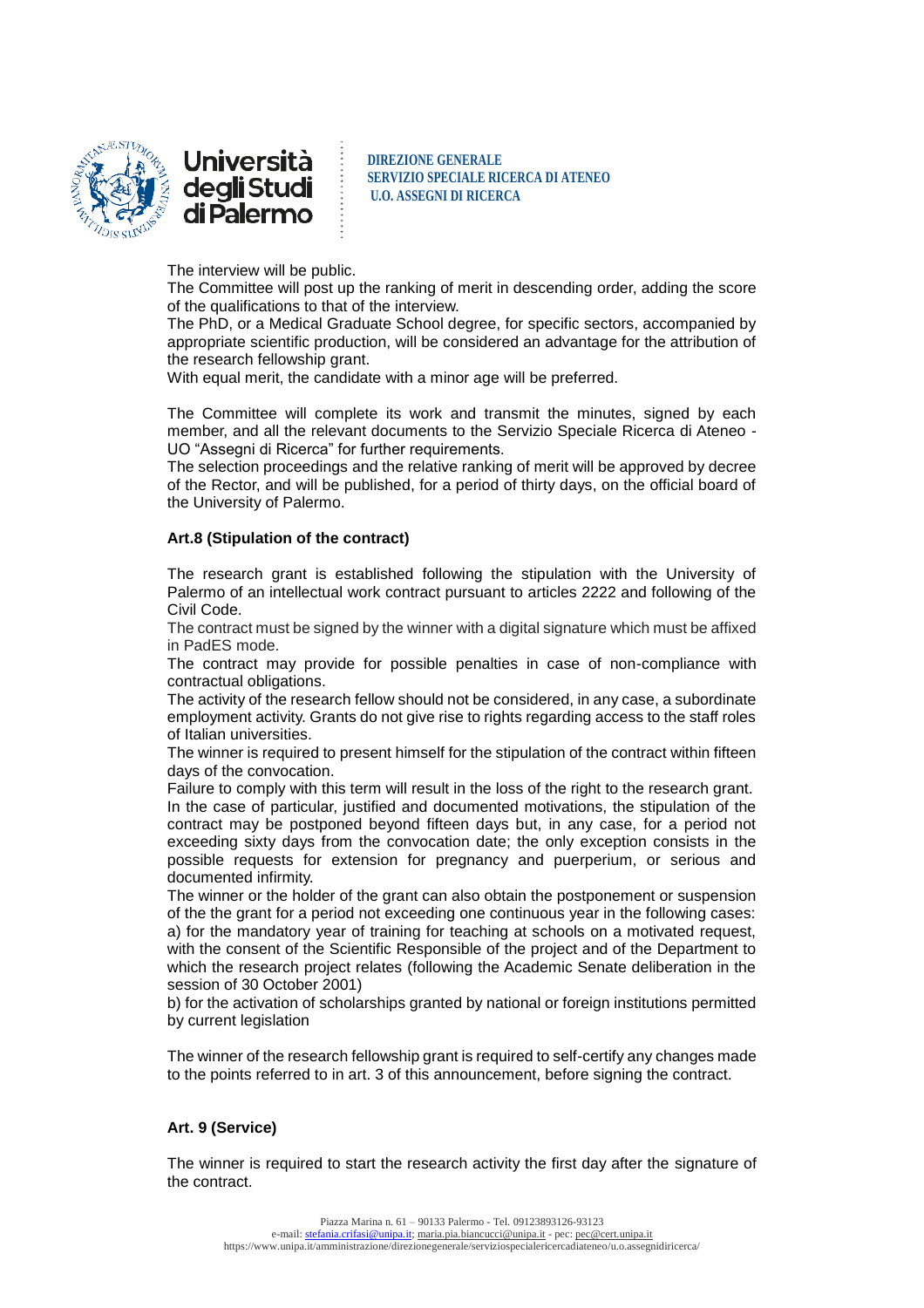



The beginning of the activity is documented by the Director of the Department in which the person concerned must carry out his/her collaboration by sending a statement to

the Servizio Speciale Ricerca di Ateneo – U.O.Assegni di Ricerca. For non-EU citizens the grant will start afterobtaining the entry visa for scientific research and from the very beginning of the research activity.

### **Art. 10 (Activities and evaluation of the research fellows)**

The methods and characteristics related to the research, in accordance with the aims of the project, will be established in the contract.

The holder of the research grant:

• carries out the research activities foreseen by the contract, previously declared by the Department Board compatible with its own research programs;

• may participate in university research groups and projects, regardless of the funding body;

• can take part in all the activities planned by the Department or by the field office for the promotion of research and the dissemination of results;

• can be part of the examination Boards, being already expert in the subject for the teachings of the scientific-disciplinary field of reference, at the request of the scientific tutor of the research fellow and after the presentation of the proposal drawn up in accordance with art.2 of the regulations for the appointment of scholars;

• can perform university teaching assignments conferred through contracts;

• may perform a limited supplementary teaching activity (maximum 20 hours per year) with authorization from the Tutor, if assigned by the Board of a Degree Course;

The Department or field office must provide the research fellow with the necessary support for the realization of the research program, guaranteeing access to the equipment, the necessary resources and the needed technical - administrative services.

The research fellow must carry out his/her research activity within the University facilities, according to the research program. Any research activity outside the University, provided that it is consistent with the research programs and objectives assigned to the grant holder, must be proposed by the Tutor and approved by the Board of the Department or of the field office.

Any renewal of the research grant will be authorized, upon motivated request of Board of the Department or of the field office, by the University Board of Directors, after verification of the availability of funding for the same research activity and subject to the positive evaluation by the Scientific Director of the project of the research activity carried out by the research fellow, certifying the need for the continuation of the fellowship grant for the completion of the research.

At the end of the period covered by the research fellowship grant, and in any case at the end of the research activity before the pre-established deadline, the research fellow

must send to the Servizio Speciale Ricerca di Ateneo a report on the activity carried out, countersigned by the Tutor or the Scientific Director/Contact person, accompanied

by the evaluation expressed by the Board of the Department or of the field office in relation to the objectives set and accompanied by the relevant scientific production.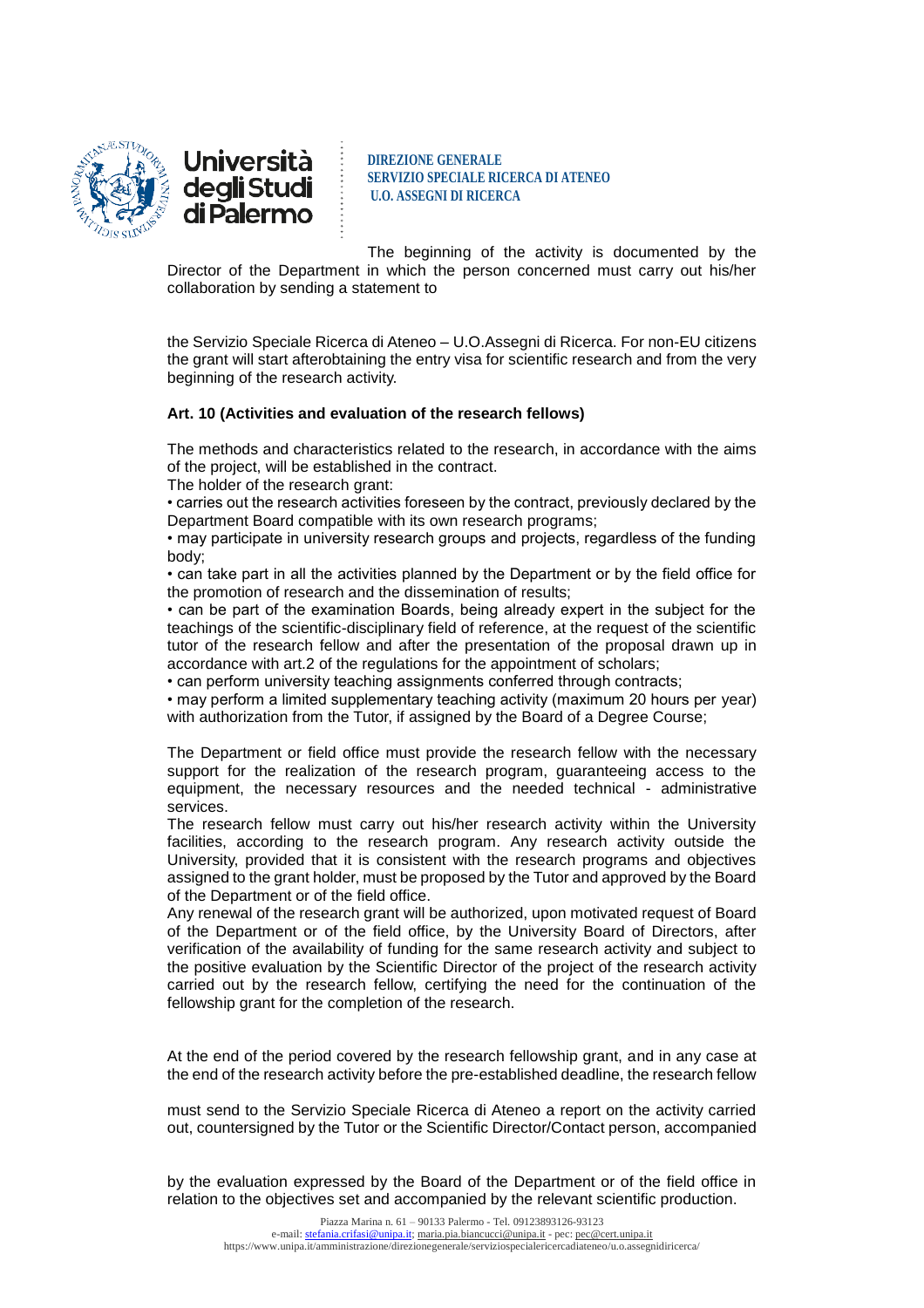

Università deg**li** Studi<br>di Palermo

**DIREZIONE GENERALE SERVIZIO SPECIALE RICERCA DI ATENEO U.O. ASSEGNI DI RICERCA**

#### **Article 11 (prohibition of cumulation, incompatibility, interruptions)**

The following categories cannot be holders of a research fellowship grant: a) the permanent employees of universities, institutions, public research and experimentation bodies, ENEA, ASI, as well as of institutions whose scientific

advanced diploma has been recognized as equivalent to the Ph.D. qualification pursuant to article 74, fourth paragraph, of the Decree of the President of the Republic

July 11, 1980, n. 382, unless termination of the relationship due to voluntary resignation in the case of attribution of the grant;

b) those who have a degree of kinship or affinity, up to and including the fourth degree, with a professor belonging to the Department to whom the grant has been assigned or to the structure publishing the call or with the Rector, the General Manager or a member of the University Board of Directors.

The grant is individual.

The grant cannot be cumulated with any scholarships, with the exception of those granted by national or foreign institutions useful for integrating, with stays abroad, the research activity of the research fellows.

The holder of the grant cannot participate in 1st and 2nd cycle degree courses, university master courses, PhD courses with scholarship or medical graduate schools, in Italy or abroad; employees of public administration must put themselves on leave, before accepting the research fellowship grant.

Private employees, even if part-time ones, cannot benefit from research fellowship grants.

The holders of research fellowship grants cannot participate to university master courses.

Self-employment and occasional collaboration activities are compatible with the research grant only if previously authorized by the Board of the Department or of the field office, upon acquisition of the motivated opinion of the Tutor and provided that the further activity does not prejudice the regular conduct of the research activity.

The total duration of the research fellowship, including any renewal, cannot in any case exceed six years (DL 31.12.2014 n.192, converted into Law n.11 of 27.02.2015), excluding the period in which the fellowship coincided with a PhD course, within the maximum limit of the legal duration of the relevant course.

The total duration of the research fellowship or of non tenured university researcher contracts, also intervening with other public, private or distance-education universities, as well as with public research and experimentation bodies, ENEA and ASI it cannot in any case exceed twelve years even if non-continuous.

The periods spent on maternity leave or on leave for health reasons according to current legislation are not taken into account for the purposes of the duration of the aforementioned contracts.

The research activity and the grant can be suspended, provided that the duration of the fellowship cannot be reduced due to the following suspensions, for:

• mandatory maternity leave and parental leave;

• severe illness;

# **Art.12 (termination of the grant and voluntary resignation)**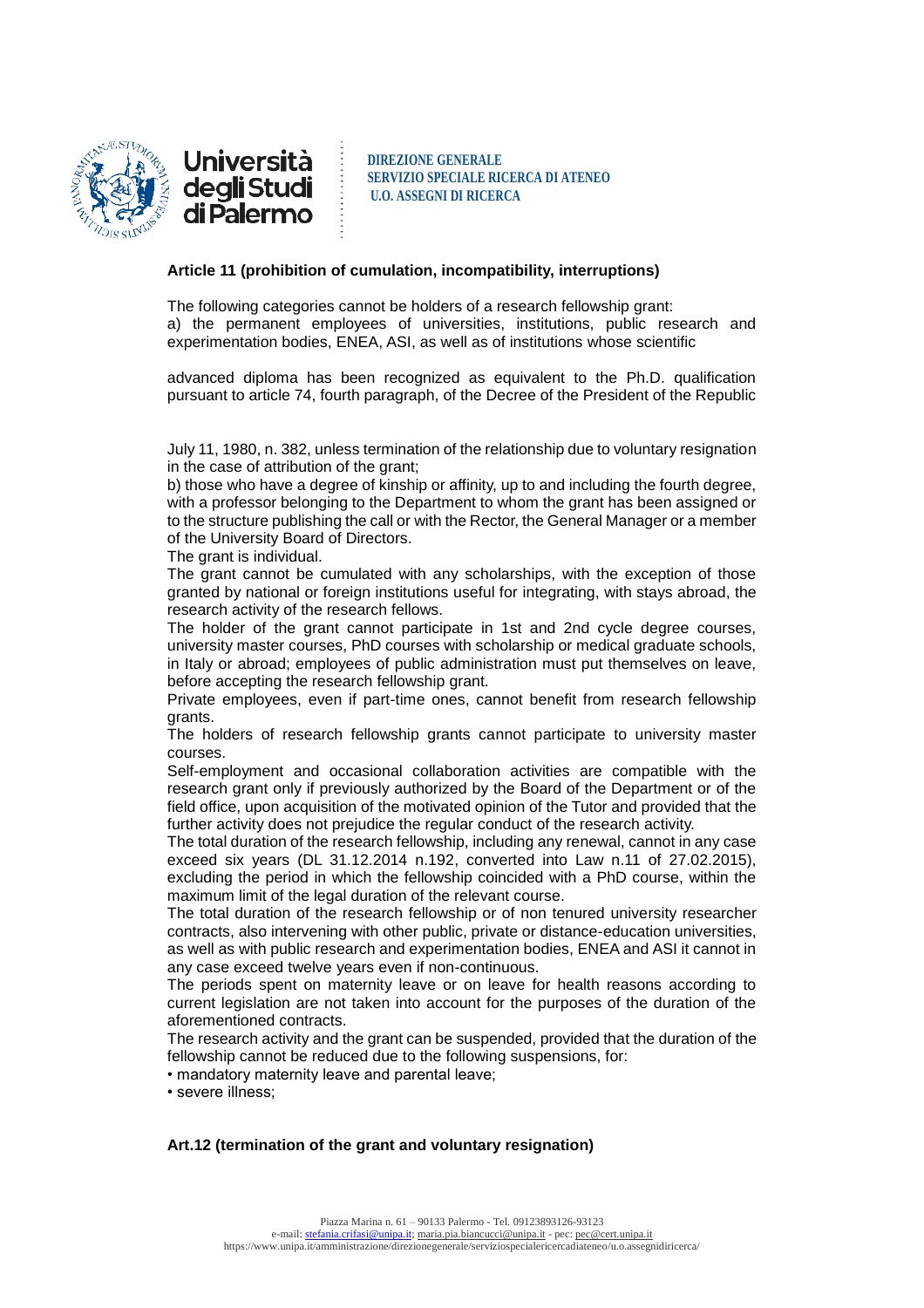



In cases of serious non-compliance, reported by the Board of the Department, the contract can be immediately terminated by resolution of the Academic Senate, after hearing the interested party.

The revocation is automatic in the following cases:

- failure to start the activity within the established term;
- unjustified suspension of the activity for a period longer than fifteen days;
- serious violation of the incompatibility regime;

In case of withdrawal from the contract, the holder of the grant is required to give thirty days' notice.

In the event of failure to give notice, the Administration will withhold or recover from the holder of the grant an amount corresponding to the remuneration for thirty days.

The winners of public selections that give rise to the placement in the roles of university personnel are not subject to the obligation of thirty days' notice.

### **Article 13 (Taxes, social security and insurance)**

As established by art. 22 paragraph 6 of Law 240/2010, the provisions of art. 4 of the Law of 13 August 1984, n.476 and subsequent amendments and additions, as well as, in matters of social security, those pursuant to art. 2, paragraphs 26 and following, of the law of 8 August 1995, n. 335 and subsequent modifications do apply to research fellowship grants.

With respect to mandatory maternity leave for checks, the provisions of the Ministry of Labour and Social Welfare Decree of 12 July 2007, and, with regard to sick leave, article 1, paragraph 788, of the law of 27 December 2006, n. 296 and subsequent modifications are applied.

During the period of mandatory maternity leave, the indemnity paid by the INPS pursuant to article 5 of the aforementioned decree of 12 July 2007 is integrated by the University up to the total amount of the research fellowship grant.

The University provides to the holders of the research fellowship grant the insurance coverage for accidents and civil liability towards third parties in carrying out the research activity.

The amount of the relative premium is deducted from the grant.

Health care insurance is the responsibility of the researcher without any intervention by the University.

#### **Art.14 - Substitutions**

In case of non-completion of the research fellowship period by the winner of the selection process, it will be possible to call the following in the ranking if the contract period still to be used is equal to or greater than 12 months, pursuant to the provisions of law 240/2010 which provides for a minimum duration of one year.

#### **Art. 15 - Publicity of the selection procedure**

The present announcement will be posted on the official board of the University of Palermo, [\(http://www.unipa.it/albo.html\)](http://www.unipa.it/albo.html) and on the MIUR website [\(http://bandi.miur.it\)](http://bandi.miur.it/).